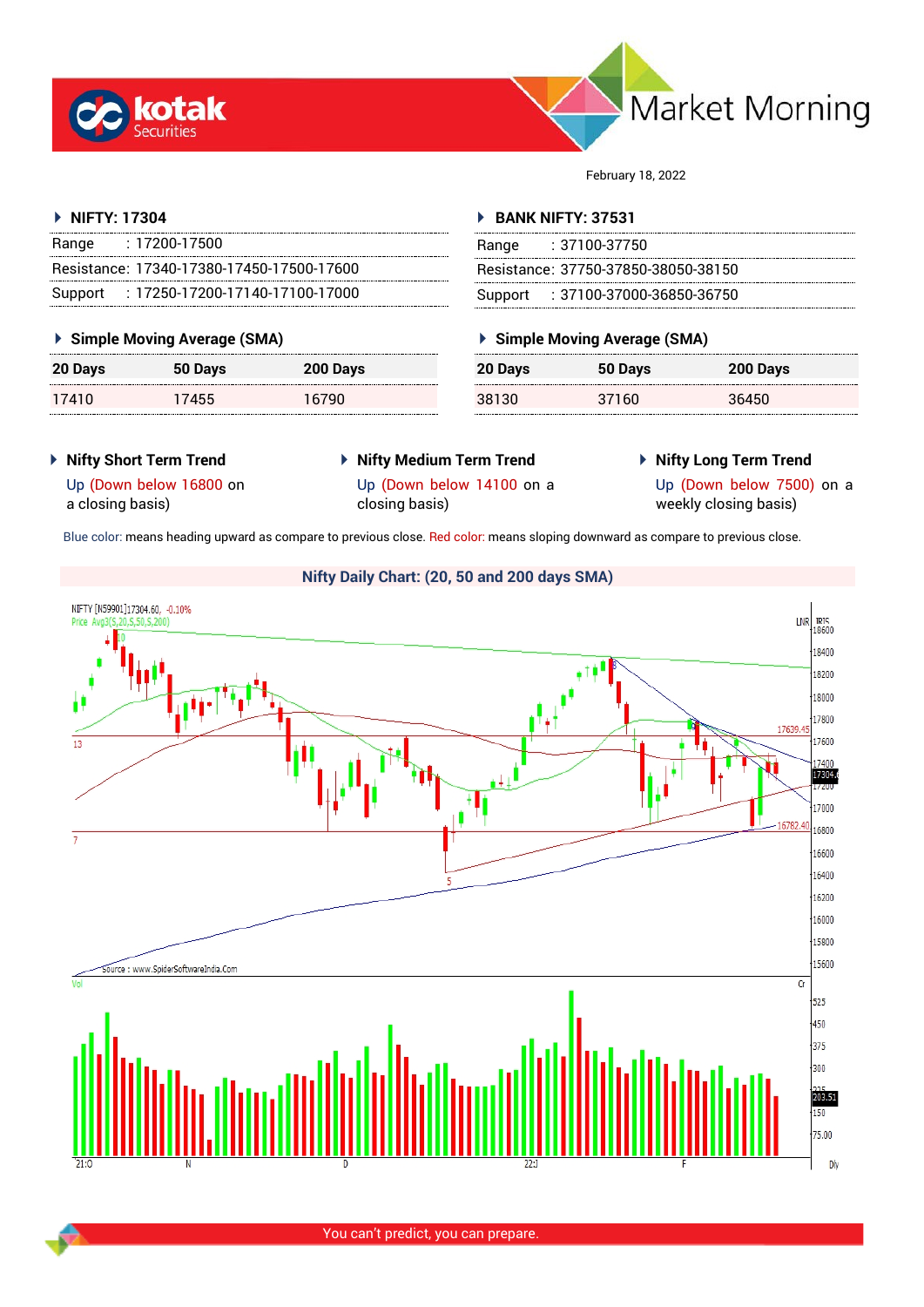## **Market Analysis**

session. The nifty ends 18 points lower whereas the Sensex was down by 105 points. Banking and financial **Nifty/Sensex Daily View:** On the day of weekly expiry, the benchmark indices witnessed range bound trading stocks registered profit booking at a higher level. Despite tepid market conditions, buying interest was seen in Energy stocks. Technically, after a positive opening, the entire day the nifty hovered between 17250- 17440/57650-58300 price range. Currently, the market is witnessing non-directional activity near 50 days SMA. Perhaps, traders are waiting for either side breakout. For the bulls, the intraday breakout level would be 17450 /58350 above which the index could rally till 17500-1575/58500-58800. On the flip side, trading below 17200/57500 may increase further weakness up to 17140-17100/57300-57200.

## **RATING SCALE (PRIVATE CLIENT GROUP)**

| <b>BUY</b>             |     | - A condition that indicates a good time to buy a stock. The exact circumstances of the signal will be determined by the indicator that an<br>analyst is using. |
|------------------------|-----|-----------------------------------------------------------------------------------------------------------------------------------------------------------------|
| SELL                   | $-$ | A condition that indicates a good time to sell a stock. The exact circumstances of the signal will be determined by the indicator that an<br>analyst is using.  |
| <b>Stop Loss Order</b> | $-$ | An instruction to the broker to buy or sell stock when it trades beyond a specified price. They serve to either protect your profits or<br>limit your losses.   |

### **FUNDAMENTAL RESEARCH TEAM (PRIVATE CLIENT GROUP)**

Head of Research Auto & Auto Ancillary Transportation, Paints, FMCG Banking & Finance [shrikant.chouhan@kotak.com](mailto:shrikant.chouhan@kotak.com) arun.agarwal@kotak.com agarwal.amit@kotak.com Hemali.Dhame@kotak.com

**Jatin Damania Purvi Shah Rini Mehta K. Kathirvelu** Metals & Mining, Midcap Pharmaceuticals Research Associate Support Executive Research Associate jatin.damania@kotak.com [purvi.shah@kotak.com](mailto:purvi.shah@kotak.com) rini.mehta@kotak.com [k.kathirvelu@kotak.com](mailto:k.kathirvelu@kotak.com) +91 22 6218 6440 +91 22 6218 6432 +91 80801 97299 +91 22 6218 6427

**Sumit Pokharna** Pankaj Kumar Oil and Gas, Information Tech Construction, Capital Goods & Midcaps sumit.pokharna@kotak.com pankajr.kumar@kotak.com +91 22 6218 6438 +91 22 6218 6434

+91 22 6218 5408 +91 22 6218 6443 +91 22 6218 6439 +91 22 6218 6433

**Shrikant Chouhan Arun Agarwal Amit Agarwal, CFA Hemali Dhame**

## **TECHNICAL RESEARCH TEAM (PRIVATE CLIENT GROUP)**

**Shrikant Chouhan Amol Athawale Sayed Haider**

[shrikant.chouhan@kotak.com](mailto:shrikant.chouhan@kotak.com) [amol.athawale@kotak.com](mailto:amol.athawale@kotak.com) Research Associate +91 22 6218 5408 +91 20 6620 3350 [sayed.haider@kotak.com](mailto:sayed.haider@kotak.com)

+91 22 62185498

## **DERIVATIVES RESEARCH TEAM (PRIVATE CLIENT GROUP)**

+91 22 6218 5497 +91 33 6615 6273

**Sahaj Agrawal Prashanth Lalu Prasenjit Biswas, CMT, CFTe** [sahaj.agrawal@kotak.com](mailto:sahaj.agrawal@kotak.com) [prashanth.lalu@kotak.com](mailto:prashanth.lalu@kotak.com) [prasenjit.biswas@kotak.com](mailto:prasenjit.biswas@kotak.com)